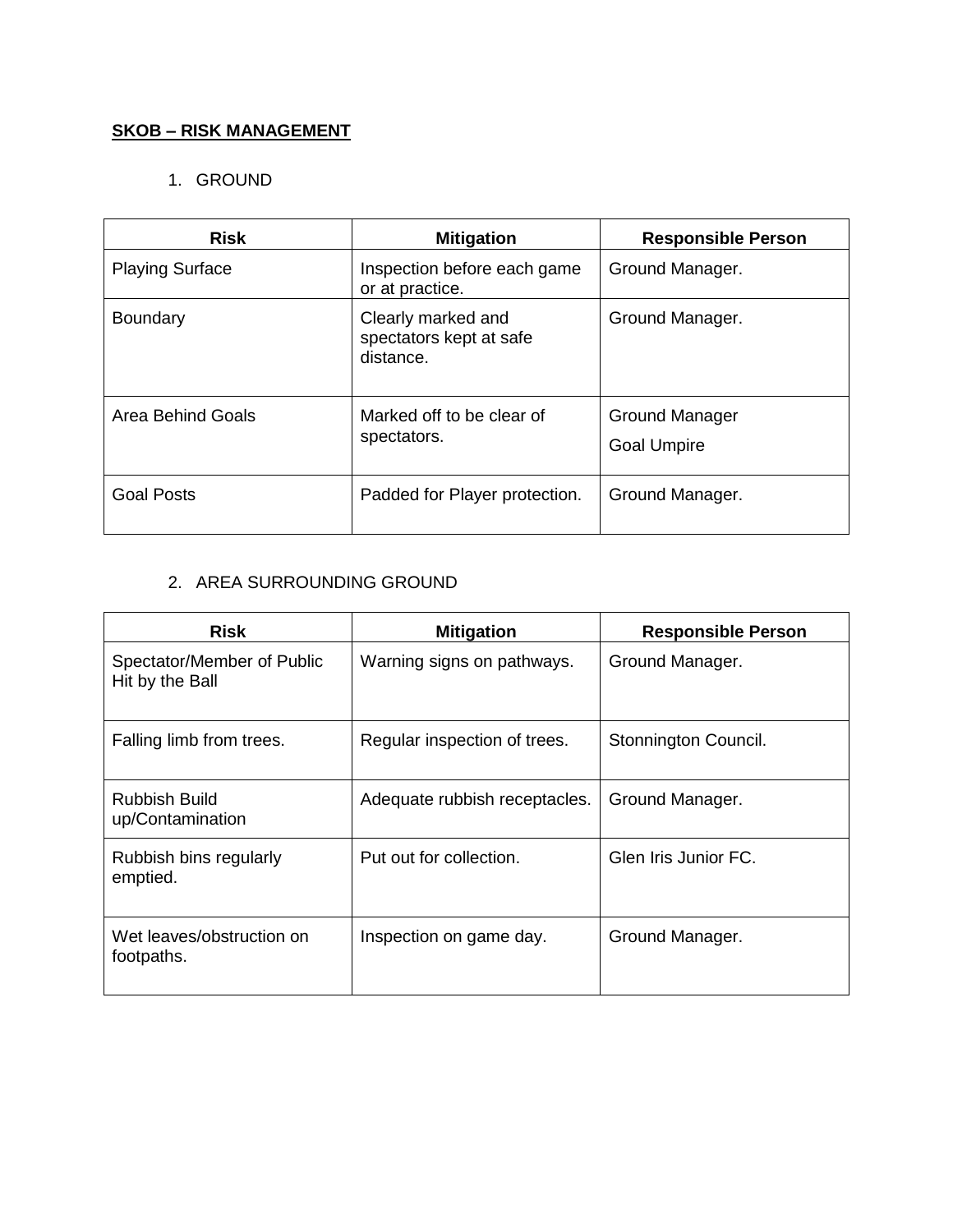# 3. CANTEEN

| <b>Risk</b>                   | <b>Mitigation</b>                                                                                            | <b>Responsible Person</b> |
|-------------------------------|--------------------------------------------------------------------------------------------------------------|---------------------------|
| Rodent/insect infestation     | 1. Canteen thoroughly<br>cleaned after use.                                                                  | Canteen Manager.          |
|                               | 2. No food left on<br>premises that is not<br>properly stored.                                               |                           |
| Fire                          | Fire blanker/fire extinguisher<br>in working order.                                                          | Canteen Manager.          |
| Food poisoning.               | Food prepared and stored in<br>accordance with food<br>regulations.                                          | Canteen Manager.          |
| Burns to staff                | Staff property instructed to<br>minimise risk and they are<br>properly clothed for work<br>being undertaken. | Canteen Manager.          |
| <b>Electrical Malfunction</b> | Ensure all equipment is in<br>good working order and<br>extension leads are properly<br>tagged.              | Canteen Manager.          |
| Staff training                | Ensure all canteen staff are<br>properly briefed in food<br>handling.                                        | Canteen Manager.          |

## 4. CHANGE ROOMS/TOILETS

| <b>Risk</b>        | <b>Mitigation</b>                                                    | <b>Responsible Person</b> |
|--------------------|----------------------------------------------------------------------|---------------------------|
| <b>Cleanliness</b> | Ensure change rooms/toilets<br>are clean before practice<br>matches. | Ground Manager.           |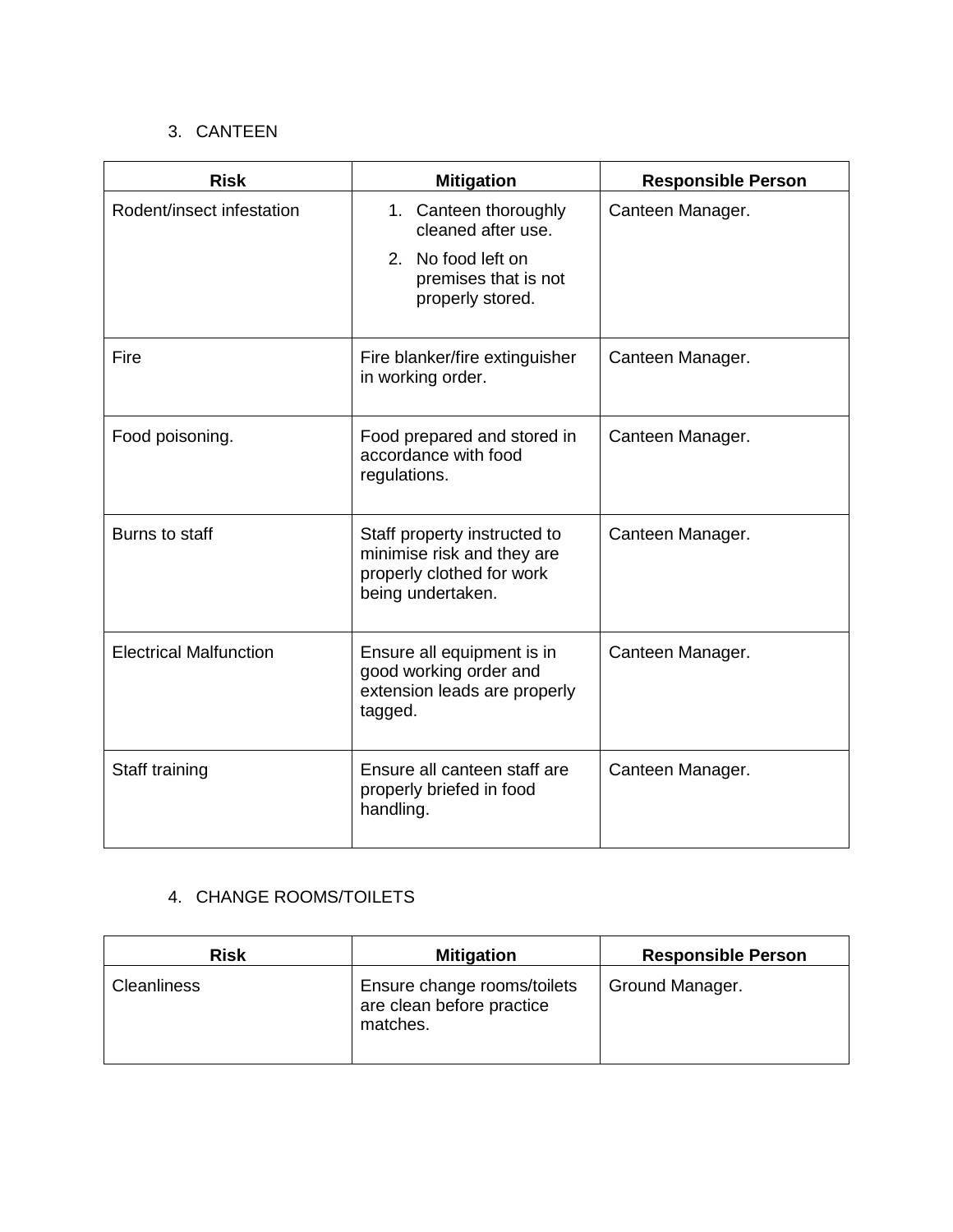# 5. GOVERNANCE REGULATION

| <b>Risk</b>                 | <b>Mitigation</b>                                                                                   | <b>Responsible Person</b>             |
|-----------------------------|-----------------------------------------------------------------------------------------------------|---------------------------------------|
| Local/state regulations     | Ensure all regulations are<br>complied with and relevant<br>notices displayed including:            | Committee                             |
|                             | Food premises licence                                                                               |                                       |
|                             | Liquor Licence                                                                                      |                                       |
| <b>Emergency Contacts</b>   | Ensure prominent notice with<br>contract numbers for:                                               | Committee                             |
|                             | Police                                                                                              |                                       |
|                             | Ambulance                                                                                           |                                       |
|                             | Hospital                                                                                            |                                       |
|                             | Council                                                                                             |                                       |
| <b>Reporting Procedure</b>  | <b>Ensure Annual Return to</b><br><b>Consumer Affairs is</b><br>completed.                          | Committee/Secretary/Public<br>Officer |
| <b>VAFA</b>                 | Ensure all VAFA requirements<br>are met in relation to match<br>days.                               | <b>Football Manager</b>               |
|                             |                                                                                                     | <b>Ground Manager</b>                 |
|                             |                                                                                                     | Committee                             |
| Liability Insurance         | Liability Insurance is in place<br>and cover notified to council<br>and other relevant authorities. | Secretary                             |
| <b>Emergency Evacuation</b> | An evacuation plan is<br>developed noting an assembly<br>point in an emergency.                     | Committee                             |